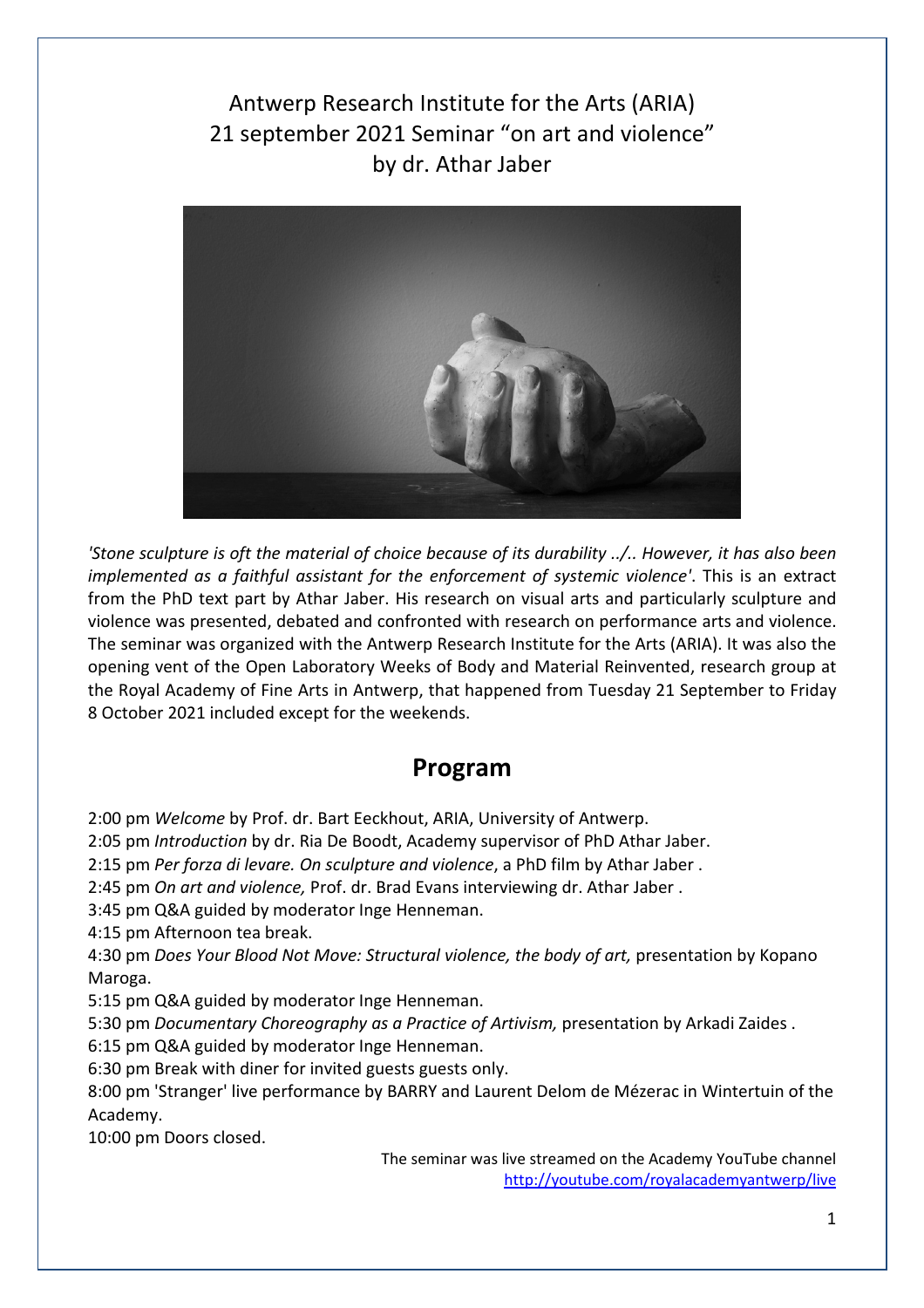# **Lecturers**

**Athar Jaber** is an Iraqi-Italian rooted sculptor, currently professor at the sculpture department at the Royal Academy of Fine Arts Antwerp and researcher in the arts. In 2021 he obtained his PhD degree with *Per forza di levare. On sculpture and violence.* https://www.youtube.com/c/AtharJaber and https://www.atharjaber.com/





**Brad Evans** is professor of political violence & aesthetics at the University of Bath (UK). His latest books are *Ecce Humanitas: beholding the Pain of Humanity* (Columbia University Press), *When the Towers Fell* (LARB) and *Conversations on Violence: an Anthology* (Pluto Press); his most recent articles are *The Comedy Divine* (in *the LA Review of Books*), *Violence in a Post-Liberal World*  (in *Amidst the debris*, Hurst Books) and *Portraits of Violence: critical Reflections on the Graphic Novel* (in *Sociologica,* 15/1), all published in 2021. He is also column editor of *Histories of Violence*  at the Los Angeles Review of Books.

www.brad-evans.co.uk and www.historiesofviolence.com

**Kopano Maroga** (they/them) is a performance artist, writer, cultural worker and co-founding director of the arts organization ANY BODY ZINE. *They* are currently living in Brussels, Belgium and working as a curator and guest-dramaturge at Kunstencentrum Vooruit in Ghent, Belgium. *Their* debut anthology of poetry, Jesus Thesis and Other Critical Fabulations, was released through uHlanga press in December of 2020. *They* very much believe in the power of love as a weapon of mass construction.



#### www.anybodyzine.org.za

*Does Your Blood Not Move***: Structural violence, the body and art**, lecture by Kopano Maroga Over the past years Kopano Maroga has been asking myself questions regarding the public culture(s) of state sanctioned violence through colonial statuery in South Africa and the cultures of violence that circulate within the dance field that seem to mirror the capitalistic culture of the undervaluing of labour that is performed by the body. Somehow, for him, there seems to be a connection between these two spheres: the realm of labour and the realm of labour's product. In his talk he endeavored to trace the contours of this inquiry, using case studies from South Africa and Belgium, to try and uncover some of what lies at the intersections of art, capitalism, the body and violence.



**Arkadi Zaides** is an Israeli independent choreographer and visual artist of Belarussian origin, currently living in France. In Israel, he performed in several companies before embarking on an independent career in 2004. He obtained a master's degree at the AHK Academy of Theater and Dance in Amsterdam (the Netherlands). His performances and installations have been presented in numerous dance and theater festivals, museums, and galleries across Europe, North and South America, and Asia. Over the years he has curated multiple projects. He is also a recipient of numerous prizes.

www.arkadizaides.com and www.facebook.com/arkadi.zaides